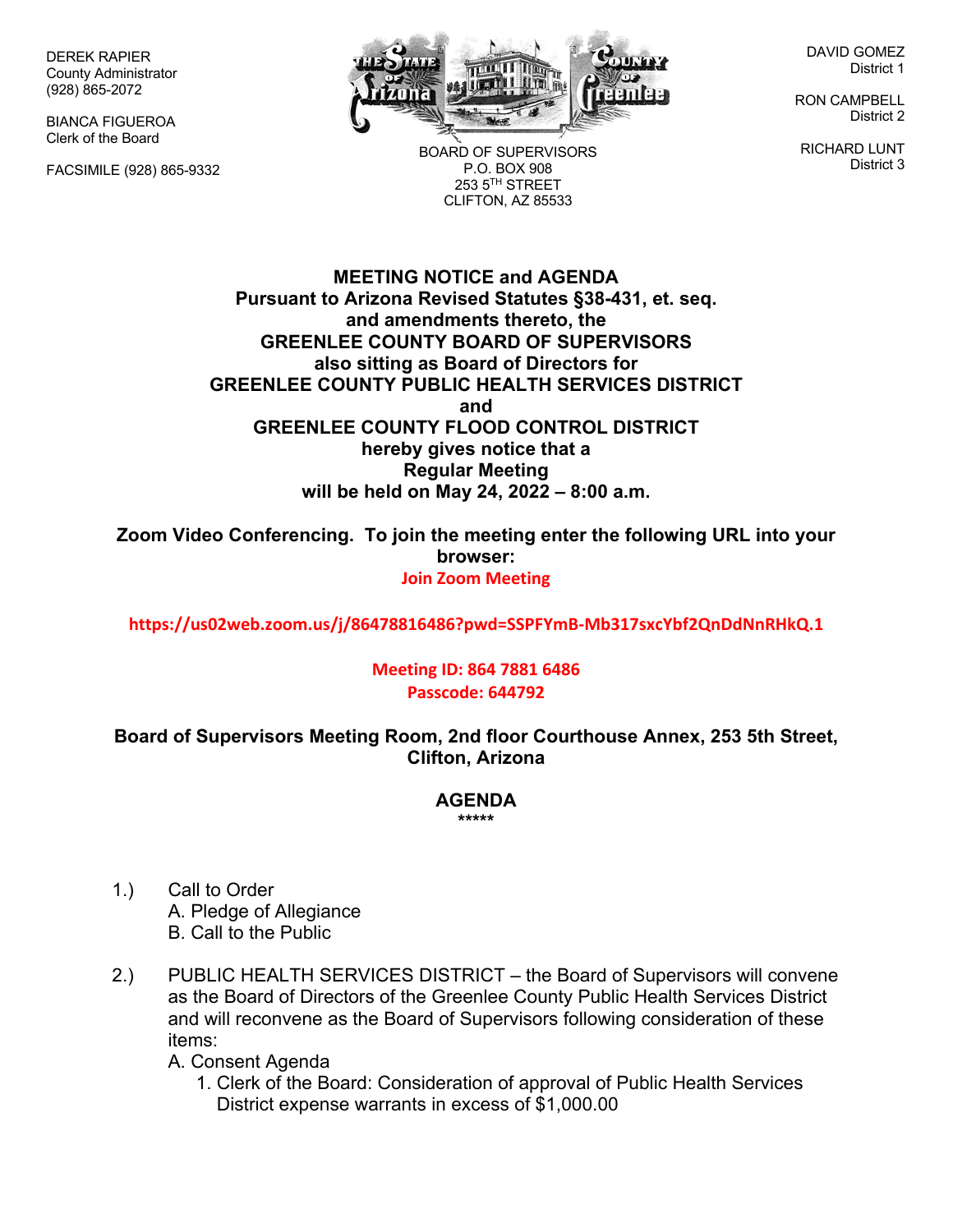3.) FLOOD CONTROL DISTRICT – the Board of Supervisors will convene as the Board of Directors of the Greenlee County Flood Control District and will reconvene as the Board of Supervisors following consideration of these items: A. Consent Agenda

1. Clerk of the Board: Consideration of approval of Flood Control District expense warrants in excess of \$1,000.00

- 4.) Reed Larson, County Engineer A. Introduction of ADOT District Engineer B. Discussion regarding ADOT projects and potential projects in Greenlee County.
- 5.) PUBLIC HEARING Mark Kapping proposed road name assignment of a currently unnamed road to one of the following: 1. Dead Eye Trial, 2. Sharpshooter, 3. Tomahawk Trail.
- 6.) Haiden LaFoy, Planning and Zoning
	- A. Discussion/Action regarding proposed road name assignment of a currently unnamed road to one of the following: 1. Dead Eye Trial, 2. Sharpshooter, 3. Tomahawk Trail.
	- B. Discussion/Action regarding proposed purchase of online permitting and licensing software platform using ARPA funds.
- 7.) Monica Stauffer, Superior Court Judge A. Discussion/Action regarding upgrade to the Greenlee County Courtroom Audio/Visual System by E 1 Audiovisual Technologies to be purchased with ARPA funds
- 8.) Tony Hines, Facilities/Fleet Manager
	- A. Discussion/Action regarding contract with Empire for generator and transfer switch maintenance
	- B. Discussion and Possible Action Presentation of Enterprise Fleet Management's proposal to lease vehicles to Greenlee County for use by the Sheriff's Office
- 9.) Derek Rapier, County Administrator A. Discussion/Action regarding possible implementation of County Fire Restriction Ordinance
- 10.) Derek Rapier, County Administrator A. County and State budget and legislative issues B. Calendar and Events
- 11.) Consent Agenda A. Clerk of the Board: Consideration of approval of minutes to previous meetings: